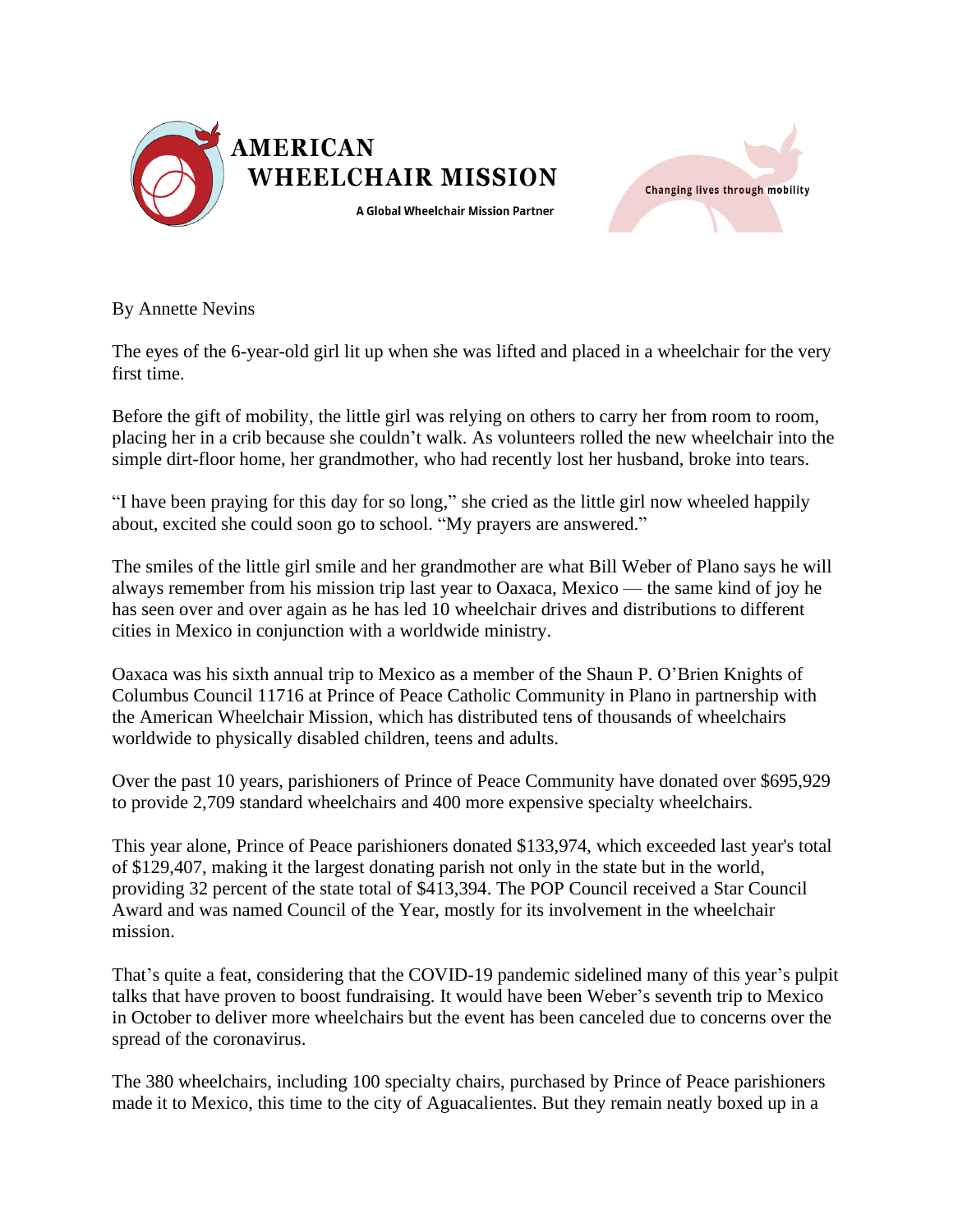container at the Teletón Rehabilitation Center for Children (CRIT), which remains temporarily closed, another tragedy of the pandemic.

"We are heartbroken that we won't be able to go this year, but the need is still there; it's not going to change," Weber said. "Meeting the recipients of the wheelchairs is always very touching and the people at Prince of Peace are so very generous. We will keep raising funds. And we will be back."

The pandemic is not stopping the parishioners from reaching out locally. Several storage containers in their church parking lot contain wheelchairs for those around the Dallas-Fort Worth area who might need them. They recently brought a wheelchair to a marine veteran in Plano who had been waiting for a new wheelchair for more than a year and several others were donated to a clinic in McKinney.

Although the mission reaches out to other areas in the United States, some of the biggest need is in Mexico, where Weber and his fellow parishioners each year distribute wheelchairs at one of the 22 advanced and beautiful CRITs throughout Mexico.

These world-class centers, staffed by doctors, nurses and therapists, use medical and holistic approaches in dealing with every type of physical disability. Whole families are involved in the free or low-cost treatments and exercises given to the children so they can continue the therapies at home. But the centers depend on the donated wheelchairs.

The CRITs were built with funds raised during annual Mexico-wide "Teletóns" started in 1996. A former associate of comedy legend Jerry Lewis, who for five decades led the well-known Muscular Dystrophy Labor Day Telethons in the United States, started the Teletóns in twelve Latin American countries.

Lewis' son, Christopher Lewis, who founded and heads up the American Wheelchair Mission, joins the Plano parishioners on their trip each year to Mexico. He particularly commends the parish for raising enough money to include specialty wheelchairs, which can cost almost three times the standard wheelchair.

"The Knights and parishioners at Prince of Peace in Plano are such a blessing," he said. "Their generous donations and volunteers have transformed thousands of lives. Their pastor Father Tom has been so receiving of the mission and you can't find a heart that's in a better place than Bill Weber's."

Weber's passion for the ministry is personal. His brother, who had Muscular Dystrophy, was in a wheelchair for much of his life until his death 20 years ago.

In 2009, he was given a DVD about the American Wheelchair Mission and was deeply moved by the work of the program.

"There was such a great need that I wanted our Knights council at Prince of Peace to do more than just provide the one wheelchair we were donating each year," he says.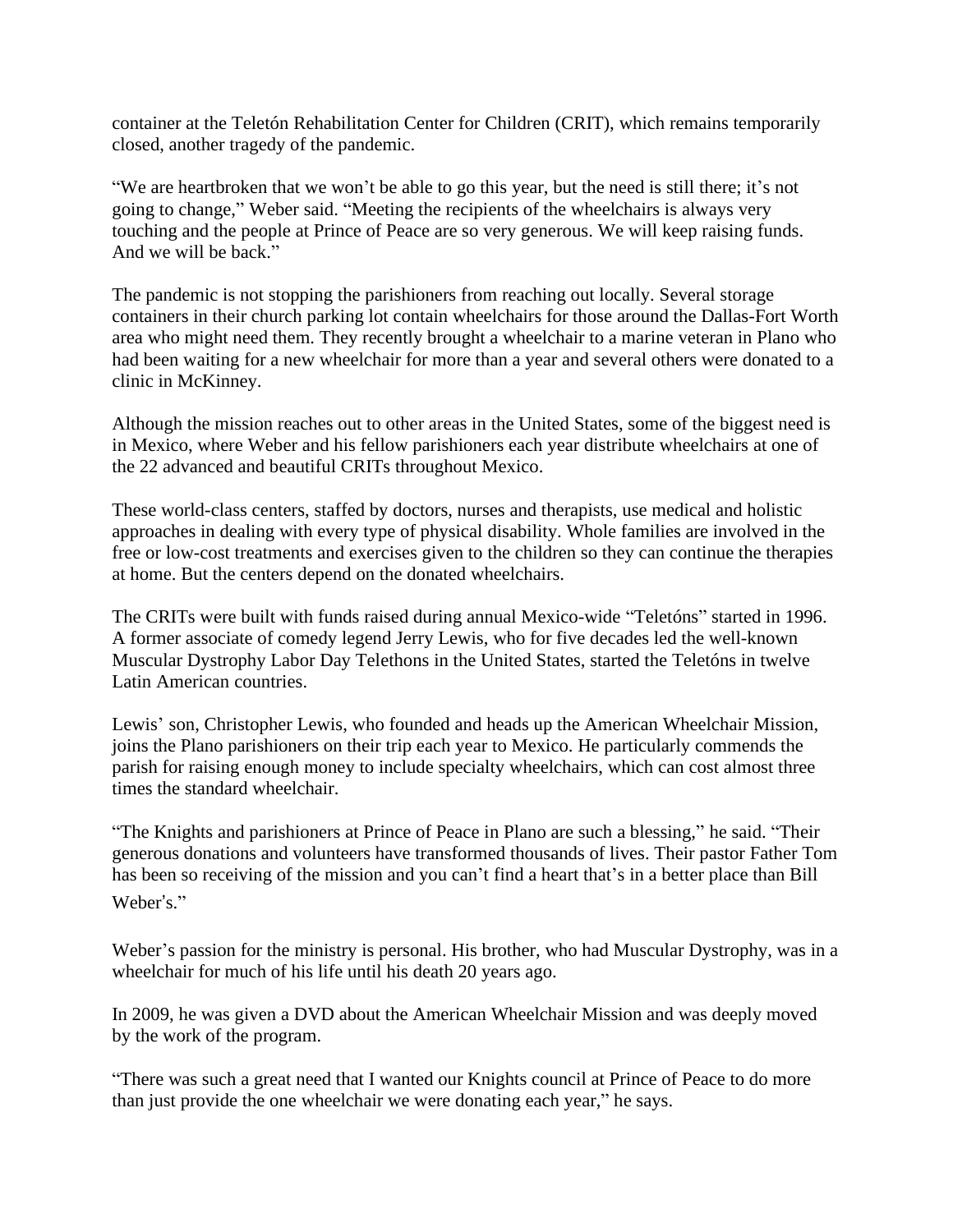Weber went to Father Jim Balint, then pastor, with the idea of conducting a wheelchair drive. The priest gave his approval without hesitation.

With that inaugural Wheelchair Drive in 2010, the Prince of Peace Knights of Columbus council had no idea what to expect. They wound up raising \$23,225, enough to fund 154 wheelchairs. As the Wheelchair Drive became an annual tradition, contributions rose steadily.

The first few years Weber traveled alone to Mexico but soon he was joined by church clergy and other parishioners. Elaine, his wife of 40 years, joined Weber the last four years on the trips to Mexico to distribute wheelchairs to needy, handicapped children---a blessing for the child and for the families.

Each brand new wheelchair would normally sell for more than \$500 in a medical supply store. But because they are shipped in bulk containers directly from the factories to the country of delivery, the cost is \$150 each with a certificate that can be personalized as a gift in honor or memory of a loved one.

The wheelchairs allow children with physical disabilities to go to school for the first time, move themselves around their house without crawling or being carried, go outside to play with their family and friends, go to church, and go places that their parents can't carry them. Adults once confined to their homes can go to work to provide for their families and the elderly can get out of a bed that they may have been confined to for years at a time.

Since starting the mission at Prince of Peace a decade ago, the efforts of Weber, 65 and retired from the information technology field, have expanded to at least nine parishes in the Catholic Diocese of Dallas. Statewide, donations have grown.

His leadership and his commitment resulted in the Mobility Hero Award in 2017 and he now serves as the state of Texas Wheelchair Chairman. Weber said he intends to push more Knights of Columbus councils across the state to contribute, with a goal of involving all 700 councils in the mission.

Parishioners from Prince of Peace who go on the annual distribution trips say they are changed by the experience.

"The first time I saw a little boy on the back of his father, I didn't realize that was his only form of transportation," says Dick Leyendecker, 85, who traveled with the mission to Merida and last year to Oaxaca. "It touched me tremendously. I saw that and realized how fortunate we really are."

His wife, Lorraine, 82, who accompanied him on the two trips, points out how each wheelchair affects at least 10 people, including the parents and siblings, teachers and doctors.

"We see the good the wheelchair is doing, how it changes the lives of a child and their family and how they can go to school for the first time," she says. "Then we come back with stories to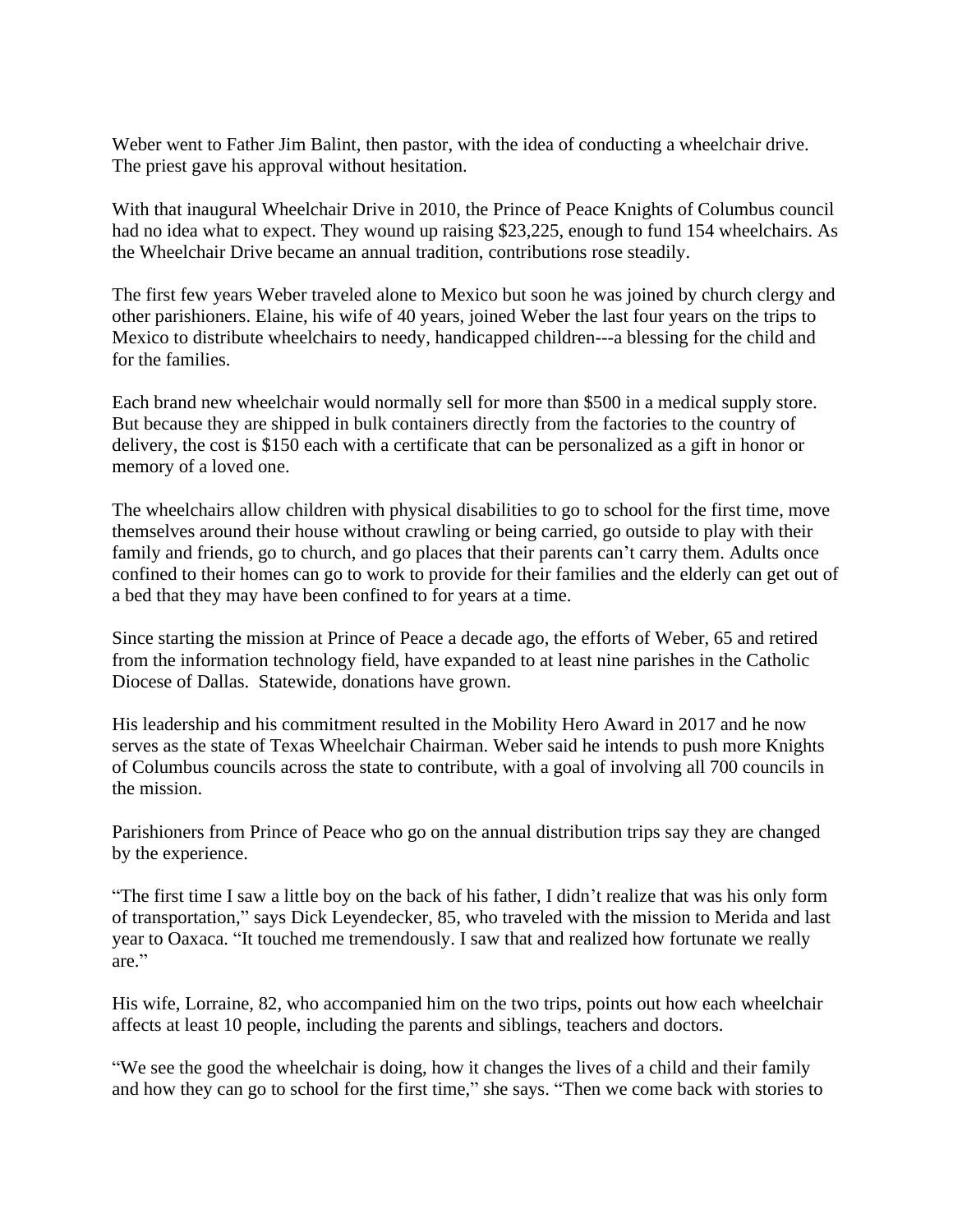encourage others to go. It's such a humbling experience because everything they have they see as a gift from God."

Going together also builds camaraderies with other parishioners, her husband adds.

"I've met people in Mexico who go to church with me in Plano and I never knew," he says. "Now we're friends."

The Leyendeckers don't know how many more trips to Mexico they will be able to make but they say their bags are always packed.

"I can't wait to go back," Dick Leyendecker says.

Father Tom Cloherty, pastor of Prince of Peace, has made the trip to Mexico four times to distribute the wheelchairs.

"Not only were my eyes opened to the need for and benefits of a wheelchair, but even more so, my heart was very much opened as well," he says. "That experience taught me that it was not just the life of the recipient that was touched but the heart of the recipient, their family, and the donors as well."

Several wheelchairs have been donated in the name of parishioner Nelly Carr, who passed away from a battle with cancer in 2018. She had accompanied her husband, David, on a distribution trip in 2016 in La Paz, Mexico. Her husband returned in 2019 to help deliver wheelchairs in Oaxaca to honor his beloved wife.

Carr recalls a time when Father Stephen Ingram, associate pastor at Prince of Peace who had accompanied the group on the trip, bent down to bless a little girl as he placed her in a wheelchair.

"He raised his hands to offer the blessing and she raised her hands and gave him a high five," Carr says. "She was very happy and pleased. This was apparent because she took off like a rocket in her new chair throughout her yard. I now could see Nelly smiling with us all."

The giving becomes contagious even across country lines, says Dan Stoffel, a parishioner at Prince of Peace who has gone to Mexico four times with his wife Monique to distribute wheelchairs.

Each time sent photos and letters about his experiences to his elderly mother in Minnesota.

"We come back with more stories to share and the numbers keep growing," he says. "It's the highlight of the year for us because it's the one place we can go where we can see real joy and hope in the simple things."

Stoffel recounts the time a mother carrying her son on her back invited the group into their home. A pot of carrots was boiling for lunch in a kitchen heated by a propane tank. An outhouse was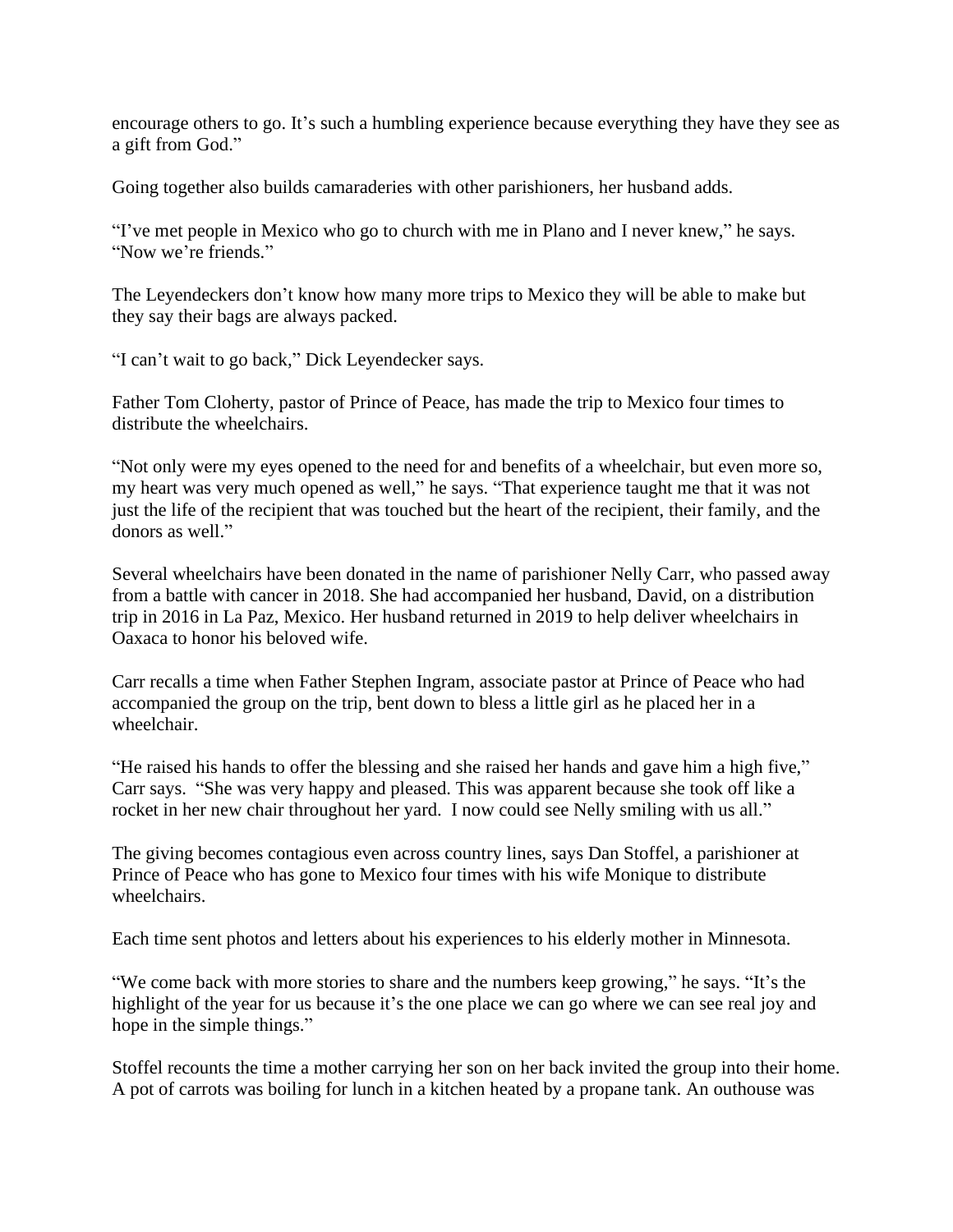behind the house and they brought water in to drink. The floors were mostly dirt and she brought the group into a bedroom where the furniture was made of cardboard painted blue.

"When we present them with a wheelchair their world lights up," he says. "We can see the answer to many prayers."

That's because they have faith that good things will happen, says parishioner Kathleen Welsh, 59, who traveled to Mexico the last two years to distribute wheelchairs.

"It's so emotional and so life-changing you can't help but come back with a whole new attitude about the world around you," she says. "They may speak Spanish, a different language than most of us, but they understand us and we understand them. There's no communication barrier."

The CRITs where the children receive therapy are mostly lit with natural sunlight, some have a swimming pool for therapy and a chapel where families celebrate every Mass as if it were Christmas, she says. Everyone is happy, even the dogs don't bark at you, she adds. Many sleep in hammocks hanging on the wall in cinderblock homes.

The families offer you hugs and homemade cookies and serve you Coke in glasses borrowed from a neighbor. Welsh gave her gold-colored name badge to one little girl who wanted it.

One boy with cerebral palsy who was not verbal, practically threw himself out of the old wheelchair he had outgrown when he saw her approaching with a new one. Her husband, Steve, picked him up and put him in a new wheelchair.

"The look in the mom's face, it was as if the weight of the world fell off her shoulders," she says. "They were so joyful I wanted to just take them home with me. But they are happy where they are."

She also recalls meeting two brothers, both with Muscular Dystrophy. The older boy was in a wheelchair but he shared it with his younger brother who sat on his lap so he could get around. They couldn't afford two wheelchairs.

When the mother received a new wheelchair for her child she began shouting for joy.

"She kept saying, 'My child can go to school now. He can go to school,'" she said. "It started 15 days ago but now he can finally go to school."

Stories like these make it real to those who want to donate a wheelchair, even if they can't go to Mexico to distribute them.

One young girl at Prince of Peace knocks on neighbors' doors each year to collect money for the wheelchair mission. Her first year she collected \$150, then \$450 and \$600 last year. This year, because of the pandemic lockdown, she sang a song online and collected over \$1,000.